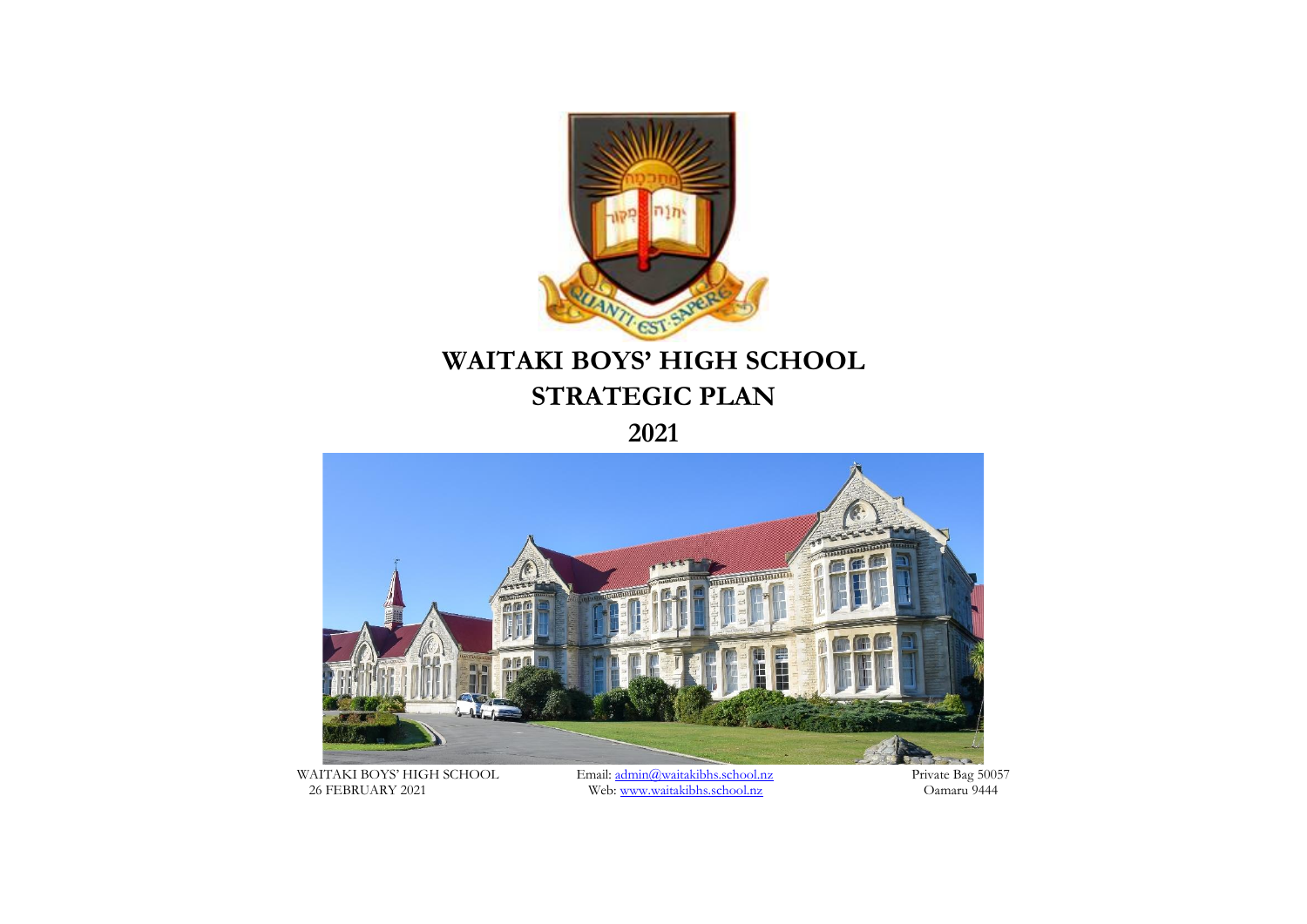(03) 437 0529

### **Vision** Inspiring young men of outstanding character

#### **Mission**

The "all-round Waitakian" strives to be their best academically, culturally, socially, in sport and in character development.

WAITAKI BOYS' HIGH SCHOOL Email: [admin@waitakibhs.school.nz](mailto:admin@waitakibhs.school.nz) Private Bag 50057 Web[: www.waitakibhs.school.nz](http://www.waitakibhs.school.nz/) (03) 437 0529

Rectors Signature

Board Chairperson's Signature

\_\_\_\_\_\_\_\_\_\_\_\_\_\_\_\_\_\_\_\_\_\_\_\_\_\_\_\_\_\_\_\_\_\_\_\_

 $\_$ 

\_\_\_\_\_\_\_\_\_\_\_\_\_\_\_\_\_\_\_\_\_\_\_\_\_\_\_\_\_\_\_\_\_\_\_\_\_\_

Date Submitted to the Ministry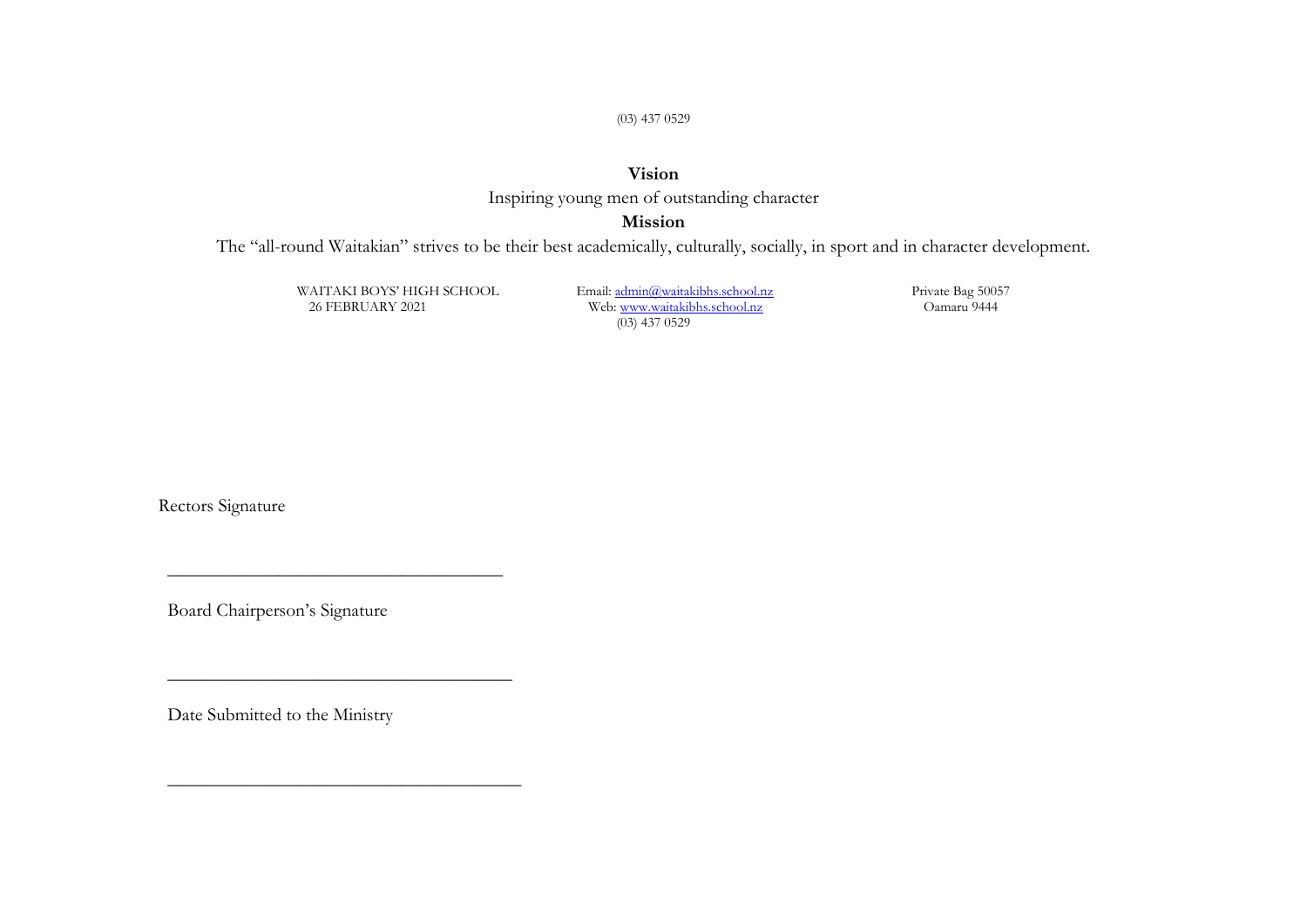## **Waitaki Boys' High School Strategic Plan 2020-2022**

#### **MISSION/VISION/WHAKATAUKI**

**Inspiring young men of outstanding character.** 

**Waitaki Boys High School is committed to inspiring young men of outstanding character through effective and innovative teaching and learning in a safe and supportive environment.**

**VALUES**

**MANA**

**Respect, Resilience, Motivated**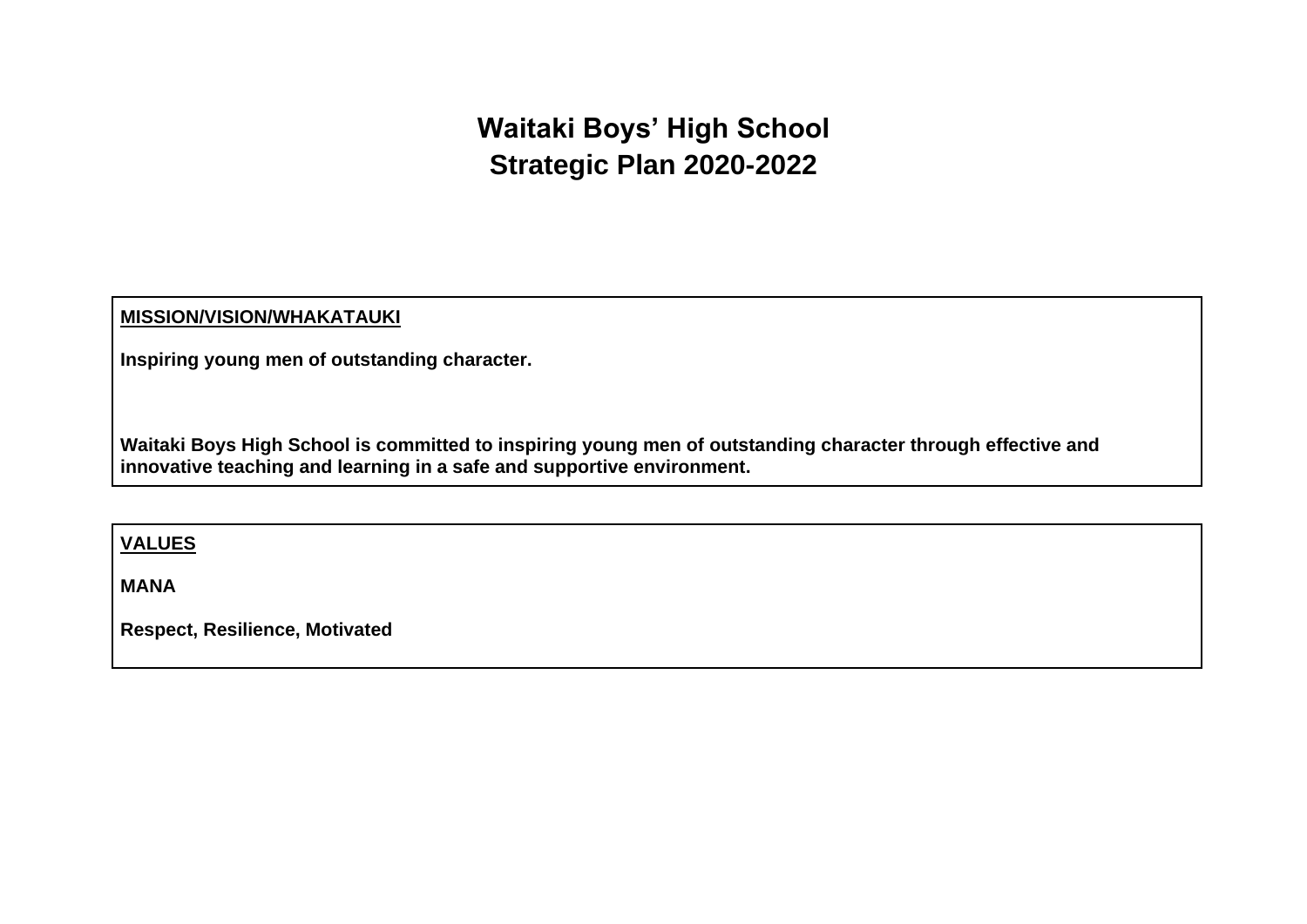### **Strategic Goals**

**STRATEGIC GOAL 1: All Waitakian's are fully engaged in their teaching and learning**

**STRATEGIC GOAL 2: All Waitakian's experience an enduring sense of belonging in a safe and supportive environment.**

**STRATEGIC GOAL 3: Waitaki Boys' High School builds strong partnerships with our community to enrich and sustain our school of excellence.**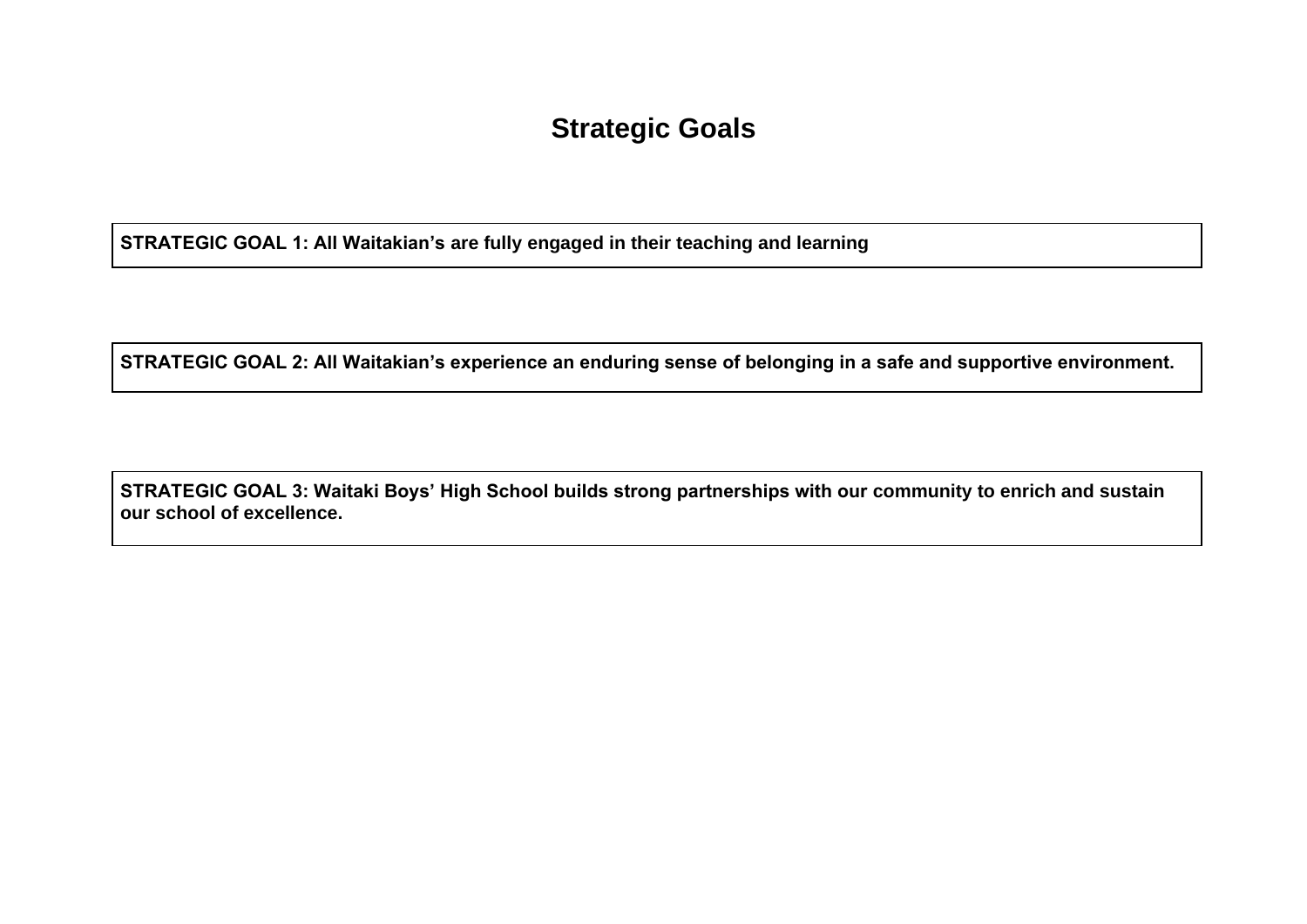# **Strategic Plan 2020 - 2022**

| STRATEGIC GOAL 1: All Waitakian's are fully engaged in their teaching and learning |                                                                                   |                                                                                               |  |  |  |  |
|------------------------------------------------------------------------------------|-----------------------------------------------------------------------------------|-----------------------------------------------------------------------------------------------|--|--|--|--|
| <b>2020 OUTCOMES</b>                                                               | <b>2021 OUTCOMES</b>                                                              | <b>2022 OUTCOMES</b>                                                                          |  |  |  |  |
| 1.1 A full curriculum review to be initiated.                                      | 1.1 A full curriculum review to be<br>completed.                                  | 1.1 A full curriculum review to be<br>embedded.                                               |  |  |  |  |
| 1.2 Information Technology to be<br>integrated into all teaching and learning.     | 1.2 Information Technology to be<br>embedded into all teaching and learning.      | 1.2 The impact of information technology<br>into all teaching and learning to be<br>reviewed. |  |  |  |  |
| 1.3 Student attendance to be evaluated.                                            | 1.3 Student attendance to be improved.                                            | 1.3 Student attendance to be improved.                                                        |  |  |  |  |
| 1.4 The management of consistent<br>student engagement practices are<br>evaluated. | 1.4 The management of consistent<br>student engagement practices are<br>embedded. | 1.4 The management of consistent<br>student engagement practices are<br>reviewed.             |  |  |  |  |
| 1.5 Self review practices across the<br>school are evaluated and developed.        | 1.5 Self review practices across the<br>school are improved.                      | 1.5 Self review practices across the<br>school are improved.                                  |  |  |  |  |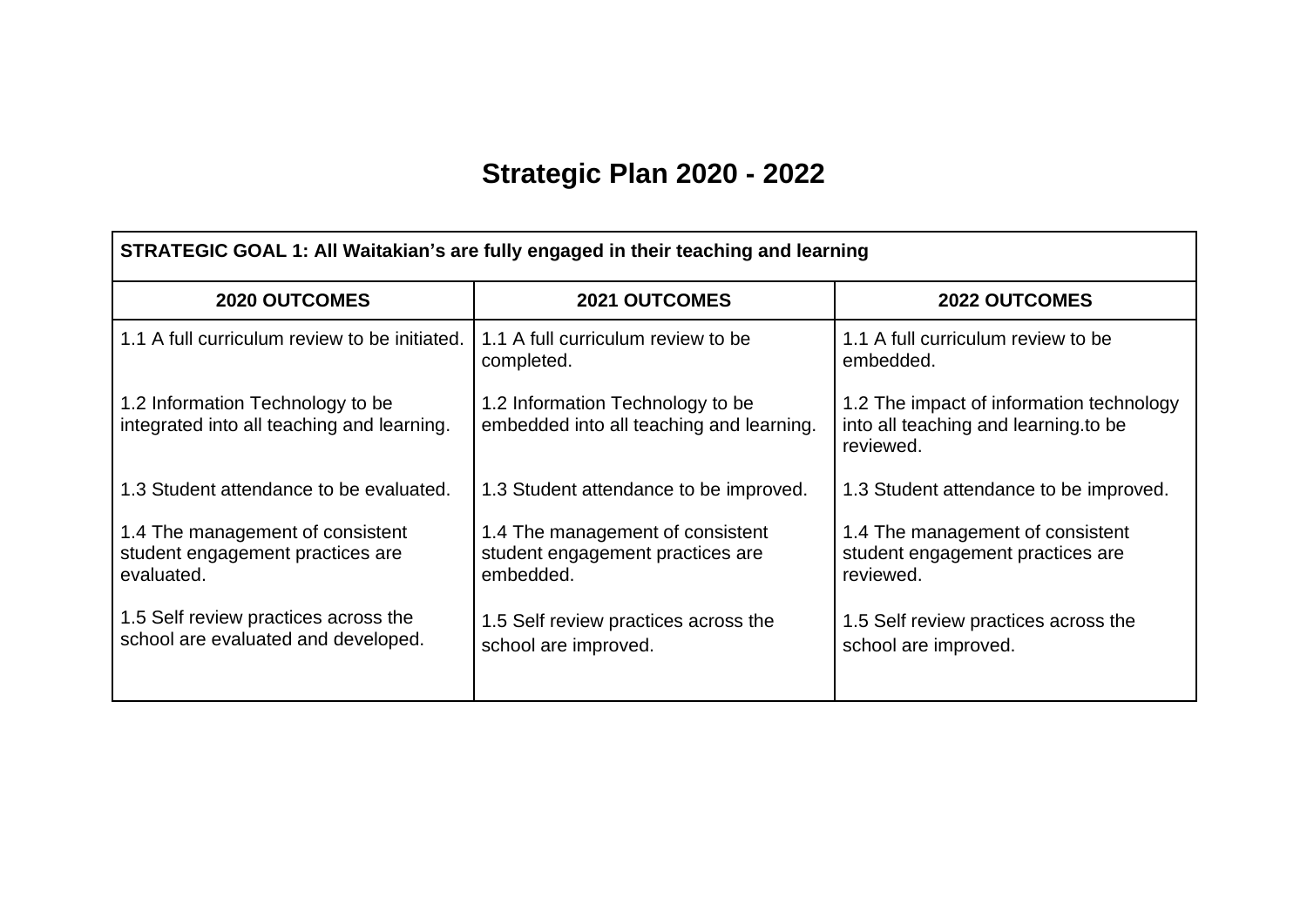| <b>2020 OUTCOMES</b>                                                              | <b>2021 OUTCOMES</b>                                                                               | <b>2022 OUTCOMES</b>                                                              |
|-----------------------------------------------------------------------------------|----------------------------------------------------------------------------------------------------|-----------------------------------------------------------------------------------|
| 2.1 Student and staff well-being                                                  | 2.1 Student and staff well-being                                                                   | 2.1 Student and staff well-being                                                  |
| framework developed and introduced.                                               | framework monitored and enhanced.                                                                  | framework fully embedded.                                                         |
| 2.2 Cultural responsiveness is explored                                           | 2.2 Cultural responsiveness is                                                                     | 2.2 Cultural responsiveness across the                                            |
| and developed across the school                                                   | implemented and encouraged across the                                                              | school community is embedded and                                                  |
| community.                                                                        | school community.                                                                                  | reviewed.                                                                         |
| 2.3 Recognition of the unique culture and<br>tradition of the school is reviewed. | 2.3 Recognition of the unique culture and<br>tradition of the school is monitored and<br>enhanced. | 2.3 Recognition of the unique culture and<br>tradition of the school is embedded. |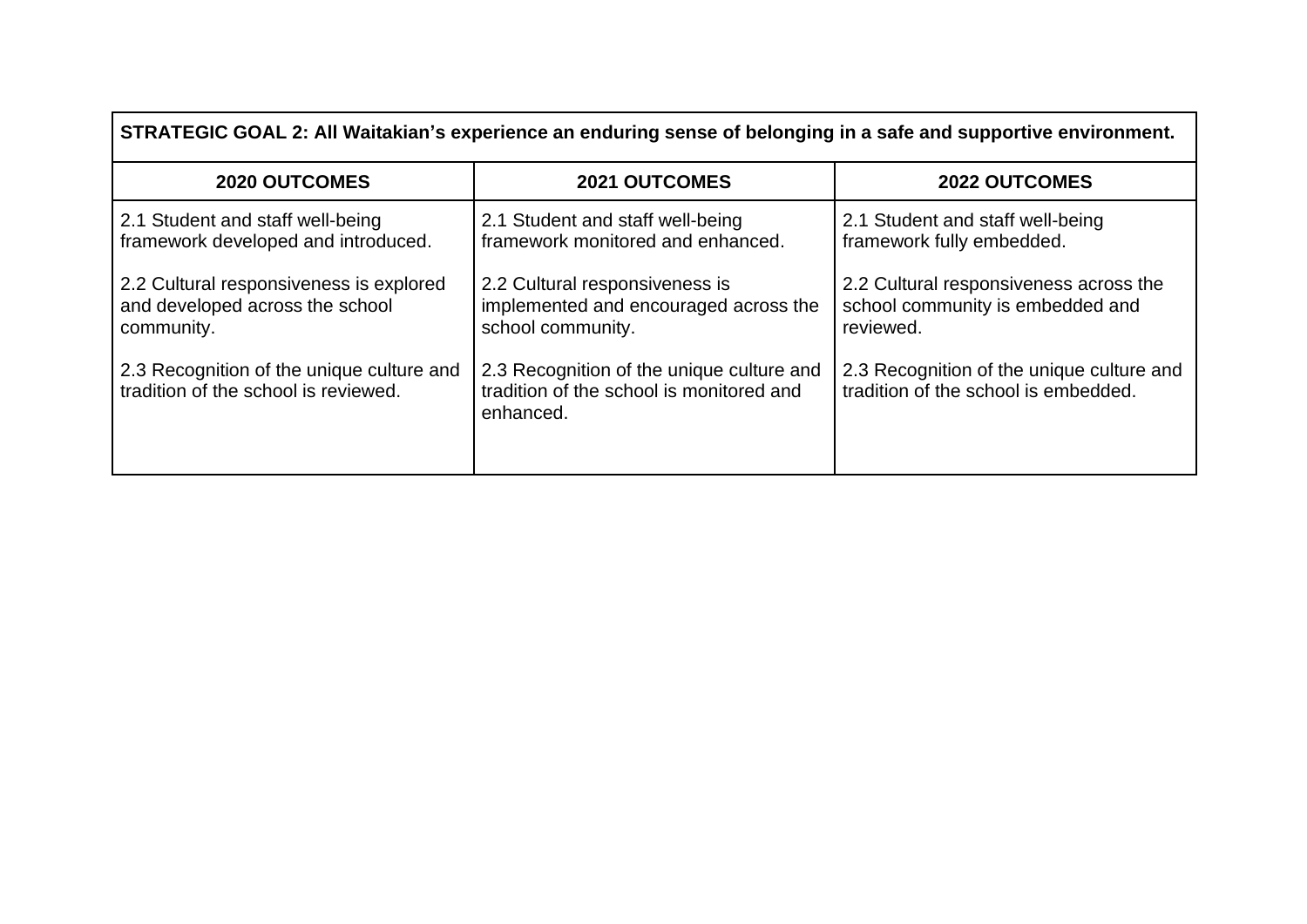### **STRATEGIC GOAL 3: Waitaki Boys' High School builds strong partnerships with our community to enrich and sustain our school of excellence.**

| 2020 OUTCOMES                              | <b>2021 OUTCOMES</b>                       | <b>2022 OUTCOMES</b>                       |
|--------------------------------------------|--------------------------------------------|--------------------------------------------|
| 3.1 Board of Trustees relationship with    | 3.1 Board of Trustees partnership with     | 3.1 Board of Trustees partnership with     |
| runaka and iwi is developed.               | runaka and iwi is strengthened.            | runaka and iwi is embedded.                |
| 3.2 The school's relationship with runaka  | 3.2 The school's partnership with runaka   | 3.2 The school's relationship with runaka  |
| and iwi is developed.                      | and iwi is strengthened.                   | and iwi is embedded.                       |
| 3.3 The school's contribution to the Kahui | 3.3 The school's contribution to the Kahui | 3.3 The school's contribution to the Kahui |
| Ako is continued and developed.            | Ako is reviewed and continued.             | Ako is embedded.                           |
| 3.4 A school sustainability plan is        | 3.4 A school sustainability plan is        | 3.4 A school sustainability plan is        |
| developed and implemented.                 | reviewed and continued.                    | embedded.                                  |
| 3.5 Community engagement                   | 3.5 Community engagement                   | 3.5 Community engagement                   |
| opportunities are developed and            | opportunities are monitored and            | opportunities are maintained and           |
| explored.                                  | measured.                                  | enhanced                                   |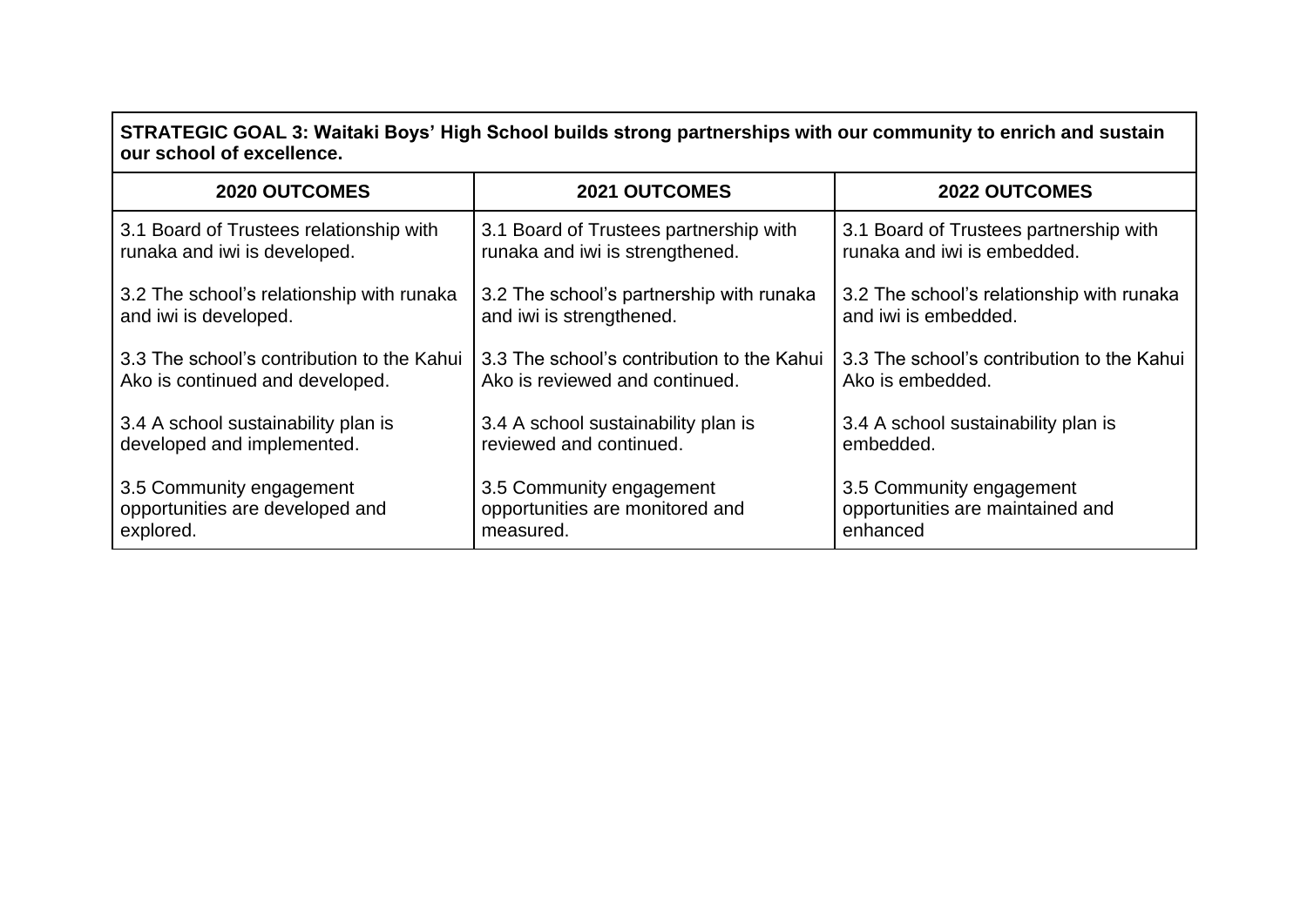### **To ensure that these aims are achieved the Waitaki Boys High School Board of Trustees is committed to providing:**

| <b>Student Achievement</b>                           | Overall continuous improvement in student progress,<br>achievement and engagement                                                  | <b>NAGS 1 &amp; 2</b> |
|------------------------------------------------------|------------------------------------------------------------------------------------------------------------------------------------|-----------------------|
| <b>Strategic Planning and Self-</b><br><b>Review</b> | Setting strategic direction for the school                                                                                         | NAG <sub>2</sub>      |
| Personnel                                            | A positive, supportive environment for staff, through quality<br>recruitment, performance management and continual<br>development. | NAG <sub>3</sub>      |
| <b>Property</b>                                      | A vibrant, versatile and modern learning environment.                                                                              | NAG <sub>4</sub>      |
| Finance                                              | Budget to fund the school's curriculum, personnel, property<br>and administrative activities.                                      | NAG <sub>4</sub>      |
| <b>Health and Safety</b>                             | A safe and healthy physical and emotional learning<br>environment.                                                                 | NAG <sub>5</sub>      |
| <b>Community Partnership</b>                         | Opportunity for communication, consultation and<br>engagement with the wider community.                                            | NAG <sub>2</sub>      |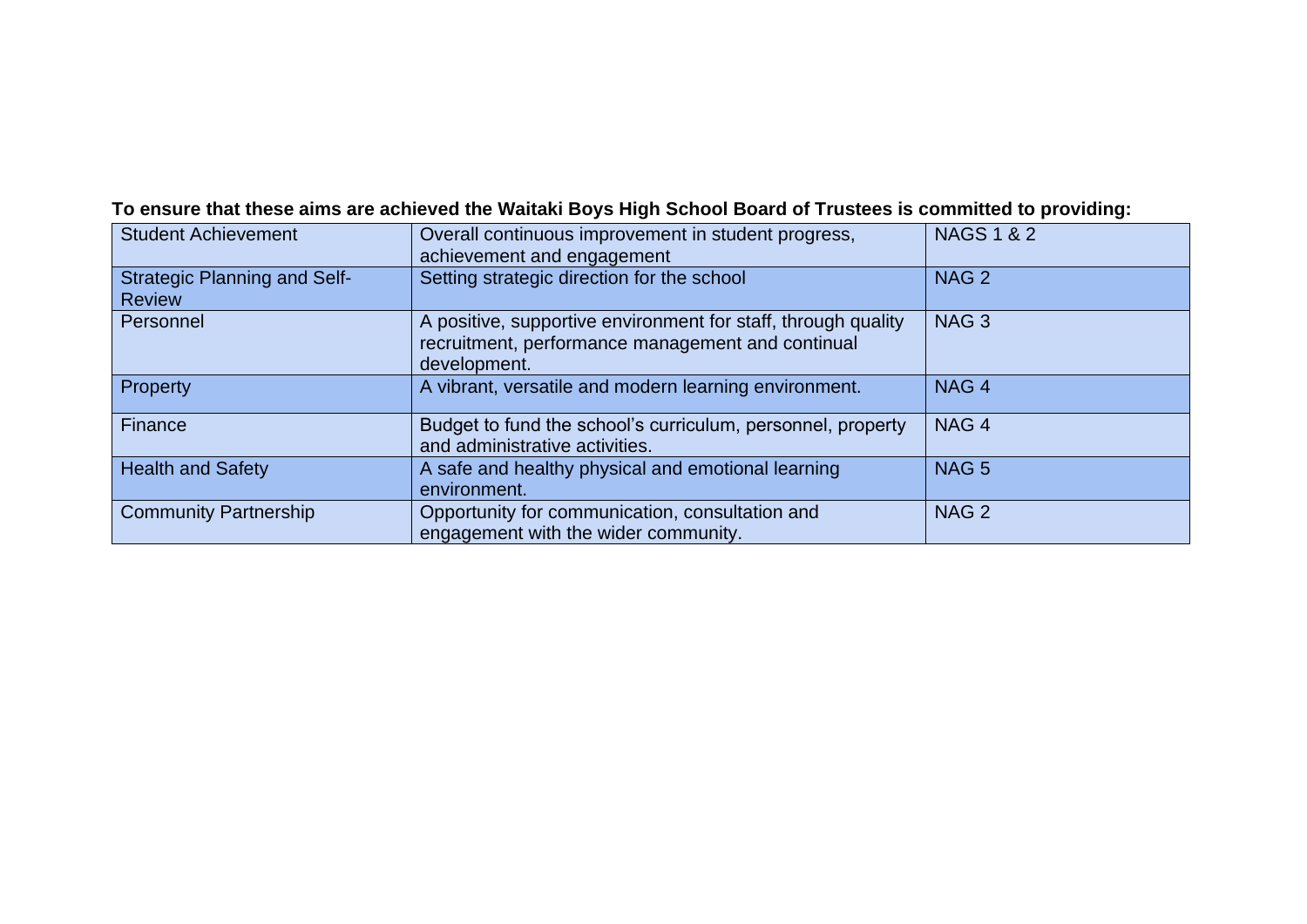# **Annual Plan 2021**

| Goal                                                                                                            | <b>Outcome</b>                                         | <b>How (Actions)</b>                                                                          | When                  | <b>Cost</b>        | <b>Progress Reporting</b> |
|-----------------------------------------------------------------------------------------------------------------|--------------------------------------------------------|-----------------------------------------------------------------------------------------------|-----------------------|--------------------|---------------------------|
| <b>Strategic Goal 1:</b><br><b>All Waitakians'</b><br>are fully<br>engaged in their<br>learning and<br>teaching | $1.1:$ A full<br>curriculum review<br>to be completed. | 1. Research<br>other practices<br>especially<br>around<br>timetable<br>structure.             | Term 1 2021.          | \$1000 (Staff PLD) |                           |
|                                                                                                                 |                                                        | 2. Present<br>curriculum<br>models to<br>students, staff<br>and community.                    | Term 1 2021.          |                    |                           |
|                                                                                                                 |                                                        | 3. Gather<br>feedback on<br>these models.                                                     | Term 1 2021           |                    |                           |
|                                                                                                                 |                                                        | 4. Establish a<br>curriculum<br>committee to<br>help in the<br>design of a new<br>curriculum. | Terms 2 and 3<br>2021 |                    |                           |
|                                                                                                                 |                                                        |                                                                                               |                       |                    |                           |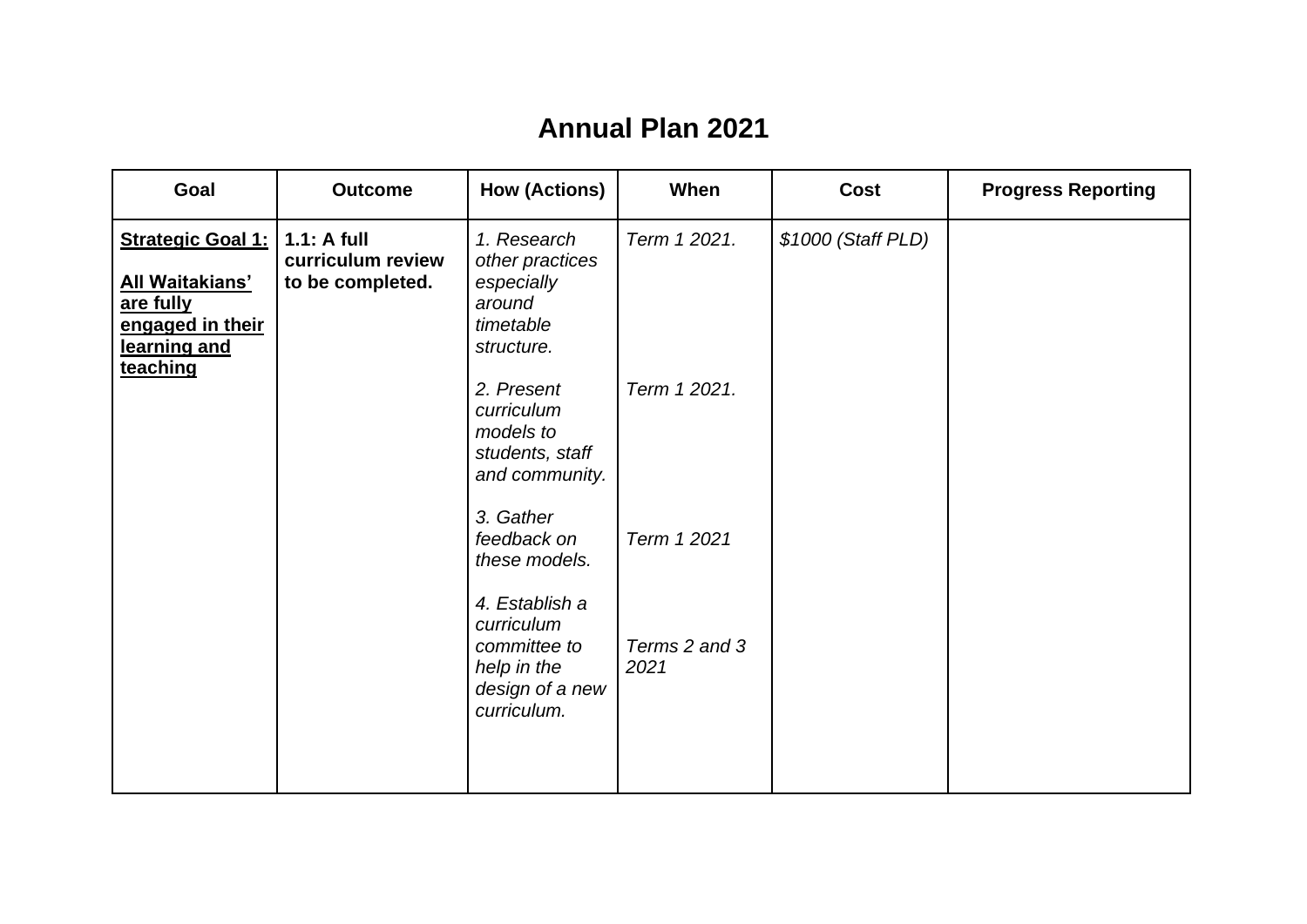| 1.2:IT to be<br>embedded into all<br>teaching and<br>learning. | 1. Expansion of<br><b>BYOD</b> across<br>Years $9 - 12$ .<br>2. Endeavour to<br>provide all Year<br>$9 - 12$ students<br>with a device.     | Throughout<br>2021<br>Term 1 2021. | \$3000 (Outside<br>sources ie<br>Community Assn) |  |
|----------------------------------------------------------------|---------------------------------------------------------------------------------------------------------------------------------------------|------------------------------------|--------------------------------------------------|--|
|                                                                | 2. Staff receive<br><b>PLD</b><br>opportunities to<br>upskill in IT. -<br>specifically<br><b>Ministry</b><br>contract over<br>next 2 years. | Throughout<br>2021 and 2022.       | Costs covered by<br>MoE.                         |  |
| 1.3:Student<br>attendance to be<br>improved.                   | 1. Engaging in<br>"Everyday<br>matters"<br>attendance<br>programme.                                                                         | Throughout<br>2021.                |                                                  |  |
|                                                                | 2. Role of<br>House group<br>teachers as<br>"first eyes".                                                                                   | Throughout<br>2021.                |                                                  |  |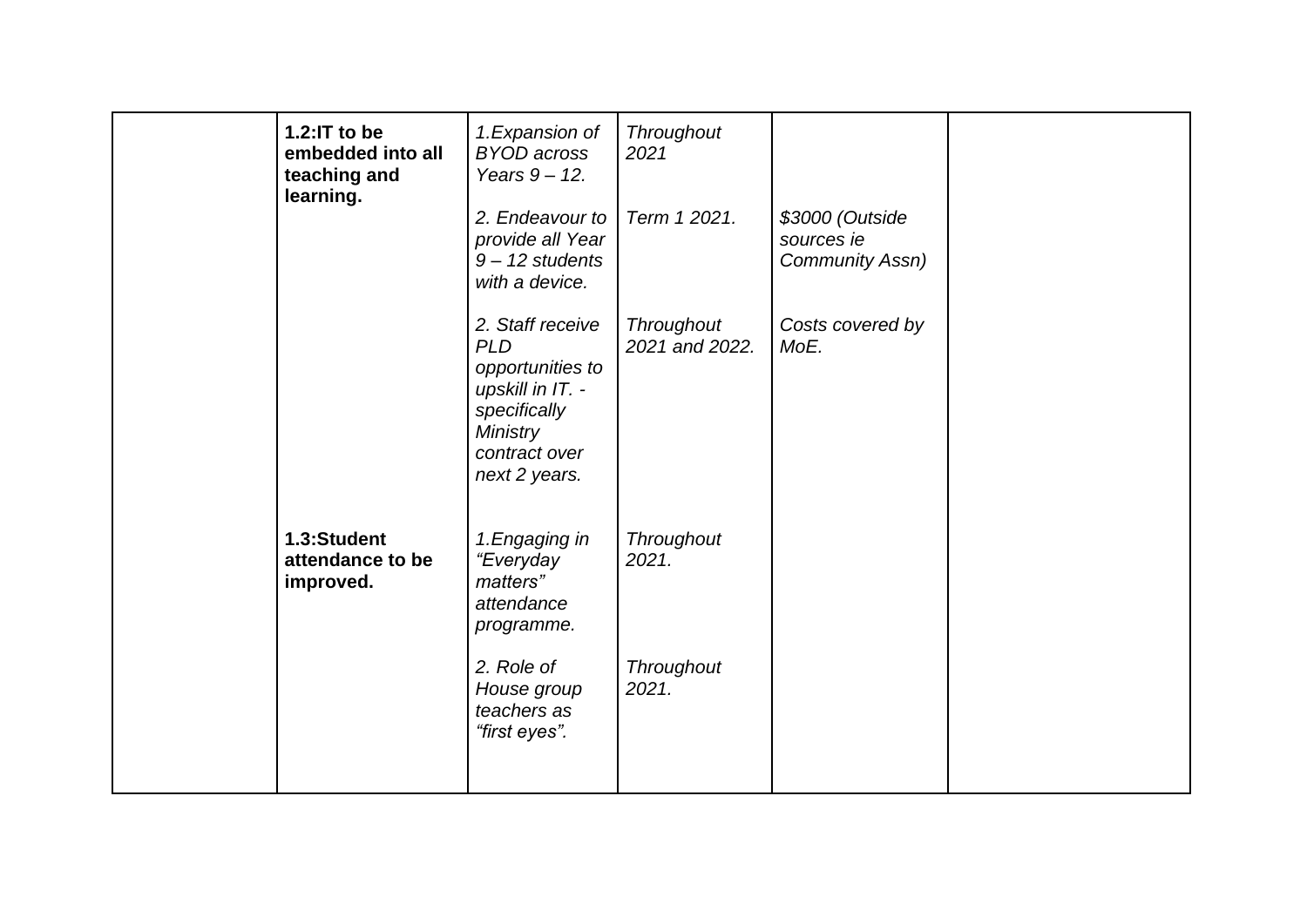|  | 3. 'Case<br>management'<br>by Deans.                                  | Throughout<br>2021.    |  |
|--|-----------------------------------------------------------------------|------------------------|--|
|  | 4. Engage with<br>Kaiarahi to<br>'target' specific<br>Maori students. | Terms 1 and 2<br>2021. |  |
|  | 5. Auditing our<br>electronic<br>attendance<br>register.              | Throughout<br>2021.    |  |
|  | 6. Increased<br>connection with<br>attendance<br>based<br>agencies.   | Throughout<br>2021.    |  |
|  |                                                                       |                        |  |
|  |                                                                       |                        |  |
|  |                                                                       |                        |  |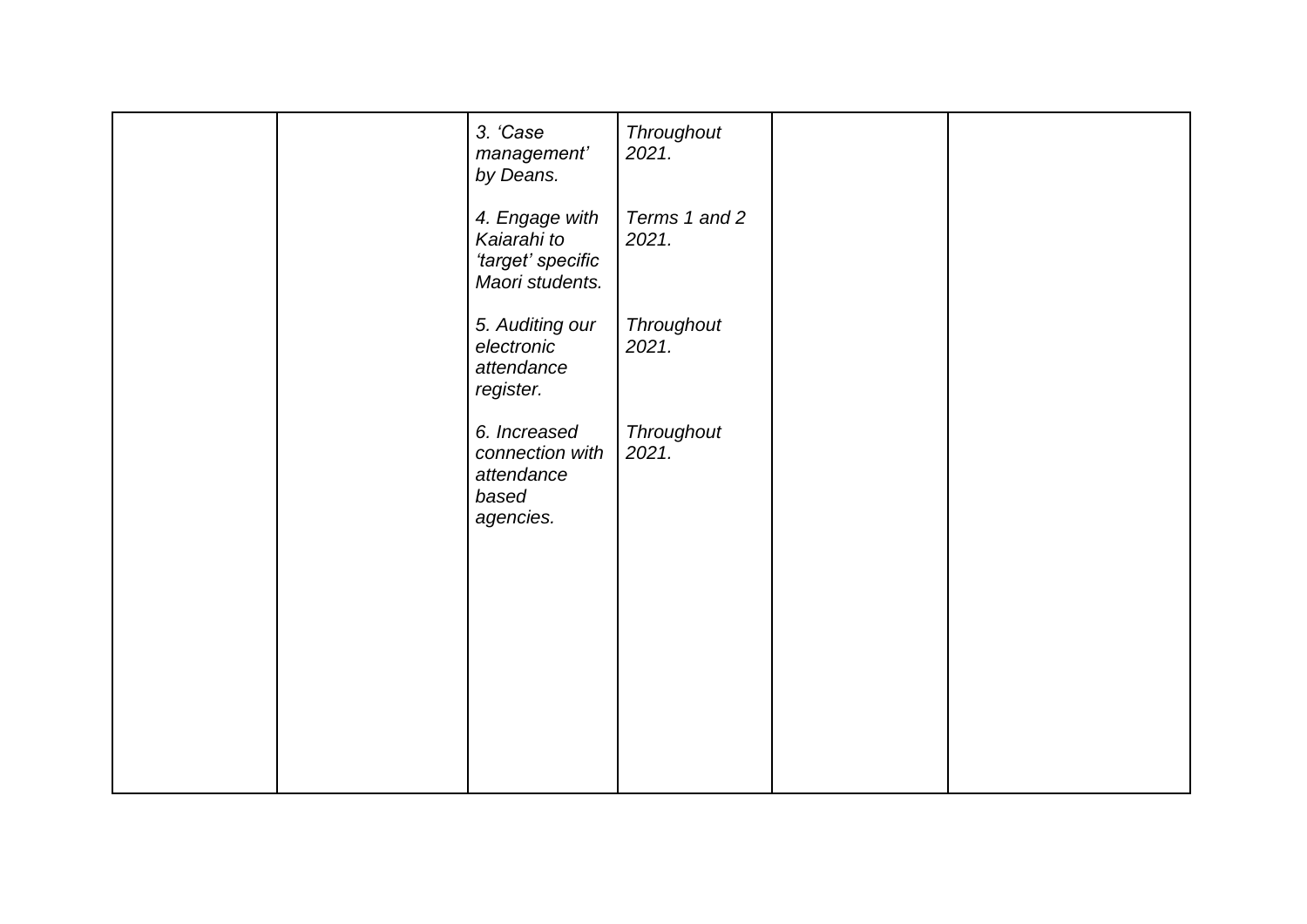| 1.4: The<br>management of<br>consistent student<br>engagement<br>practices are<br>embedded. | 1.Staff<br>education<br>around positive<br>referrals.<br>2. He Ara Tika<br>(PB4L)<br>programme to<br>be developed<br>towards<br>achieving Tier 2<br>by the end of<br>2021. | Throughout<br>2021.<br>Throughout<br>2021. | \$1000 (He Ara<br>Tika)                                              |  |
|---------------------------------------------------------------------------------------------|----------------------------------------------------------------------------------------------------------------------------------------------------------------------------|--------------------------------------------|----------------------------------------------------------------------|--|
|                                                                                             | 3. Clarifying the<br>role of the<br><b>House Group</b><br>teacher and<br>building the<br>significance of<br>the House<br>Group system.                                     | Term 1 and<br>beyond 2021.                 | MMA's awarded to<br><b>House Leaders to</b><br>facilitate this work. |  |
|                                                                                             | 4. Staff PLD<br>around<br>engagement<br>practices.                                                                                                                         | Throughout<br>2021.                        | \$5000 (Staff PLD)                                                   |  |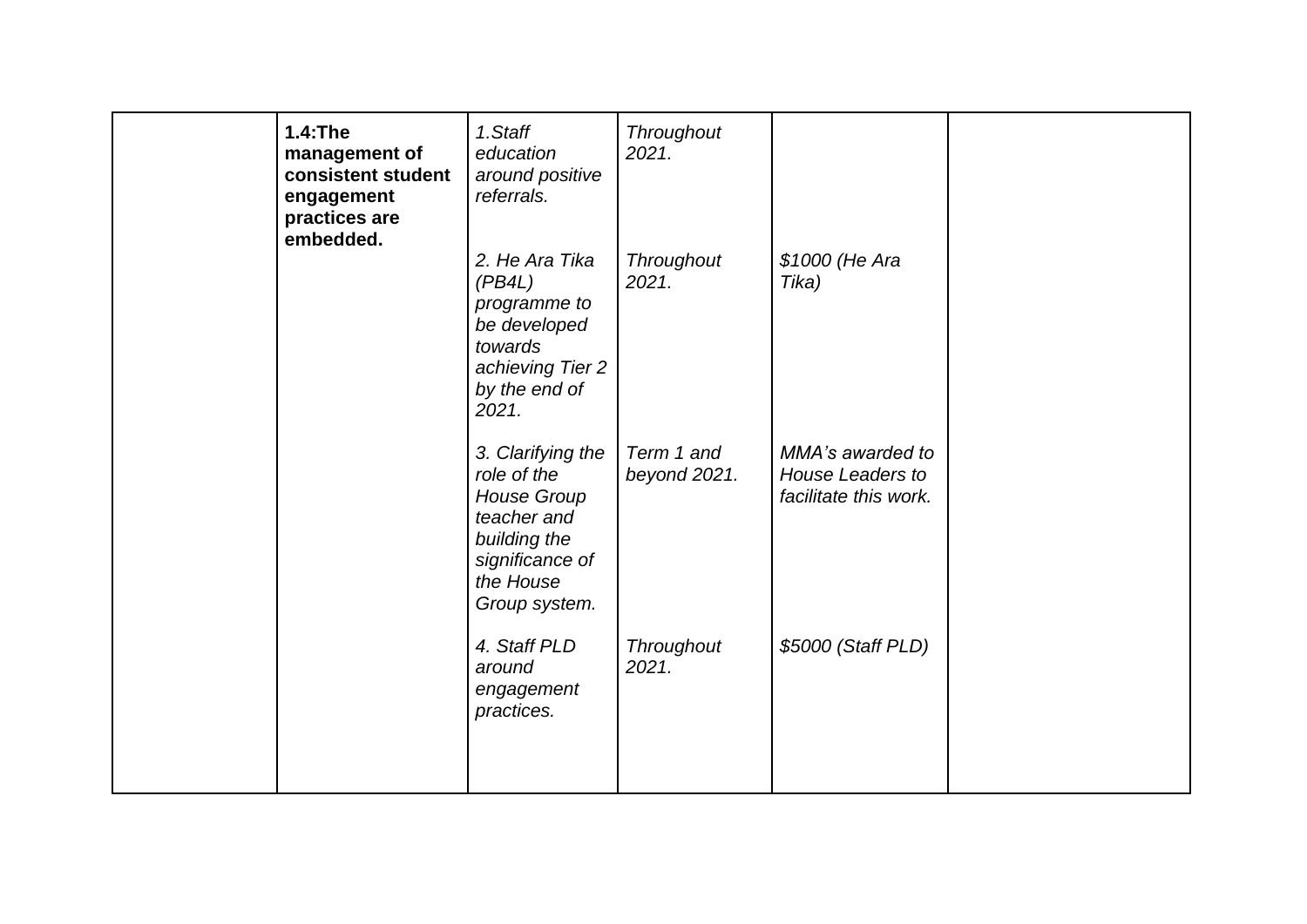| 1.5: Self review<br>practices across<br>the school are<br>improved. | 1.Departmental<br>reports are<br>continued and<br>embedded.                                               | Termly<br>throughout<br>2021.            |  |
|---------------------------------------------------------------------|-----------------------------------------------------------------------------------------------------------|------------------------------------------|--|
|                                                                     | 2. Continue the<br>PPI process.                                                                           | New cycle<br>begins from<br>Term 2 2021. |  |
|                                                                     | 3. Continue<br>'spirals of<br>inquiry' through<br>Kahui Ako plan.                                         | Throughout<br>2021.                      |  |
|                                                                     | 4. Continue unit<br>plans/analysis.                                                                       | <b>Throughout</b><br>2021.               |  |
|                                                                     | 5. Continue<br>junior liaison<br>class meetings<br>and completion<br>of relevant class<br>'action plans'. | Throughout<br>2021.                      |  |
|                                                                     | 6. Live reporting<br>to include the<br>Learning<br>Support<br>department.                                 | Throughout<br>2021.                      |  |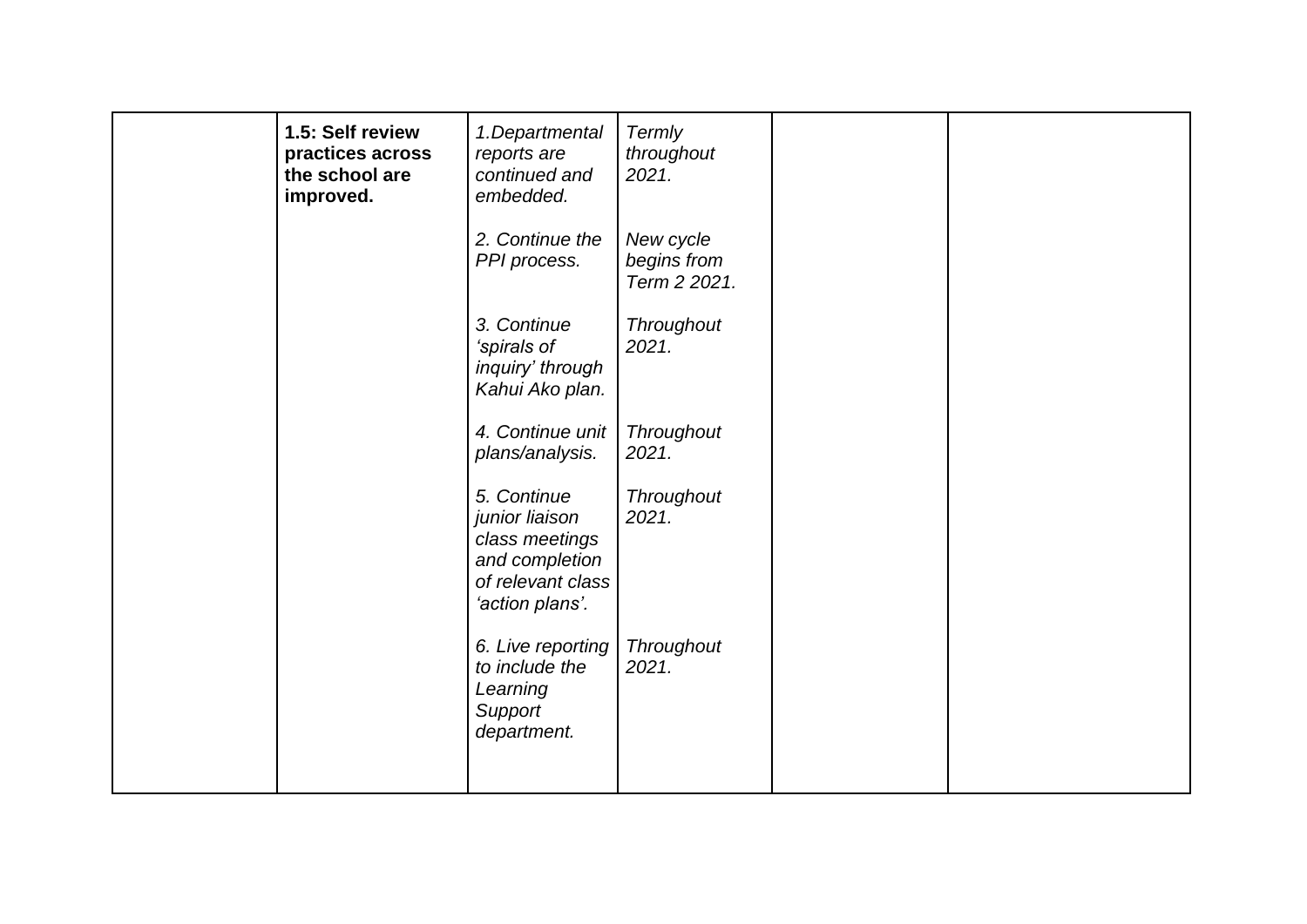| <b>Strategic Goal 2:</b><br><u>All Waitakian's</u><br>experience an<br>enduring sense<br>of belonging in<br>a safe and<br>supportive | 2.1: Student and<br>staff well-being<br>framework<br>monitored and<br>enhanced. | 1. Staff and<br>student well-<br>being teams in<br>place with<br>regular<br>meetings held.                           | Term 1 2021.              |        |  |
|--------------------------------------------------------------------------------------------------------------------------------------|---------------------------------------------------------------------------------|----------------------------------------------------------------------------------------------------------------------|---------------------------|--------|--|
| environment.                                                                                                                         |                                                                                 | 2. Staff and<br>student well-<br>being teams to<br>develop well-<br>being<br>programmes<br>within the<br>curriculum. | <b>Throughout</b><br>2021 | \$2000 |  |
|                                                                                                                                      |                                                                                 | 3. Develop a<br>Well-being site<br>on the school<br>website.                                                         | Term 1 2021               |        |  |
|                                                                                                                                      |                                                                                 | 4.School-wide<br>well-being<br>events to<br>include regular<br>well-being<br>assemblies.                             | Throughout<br>2021        |        |  |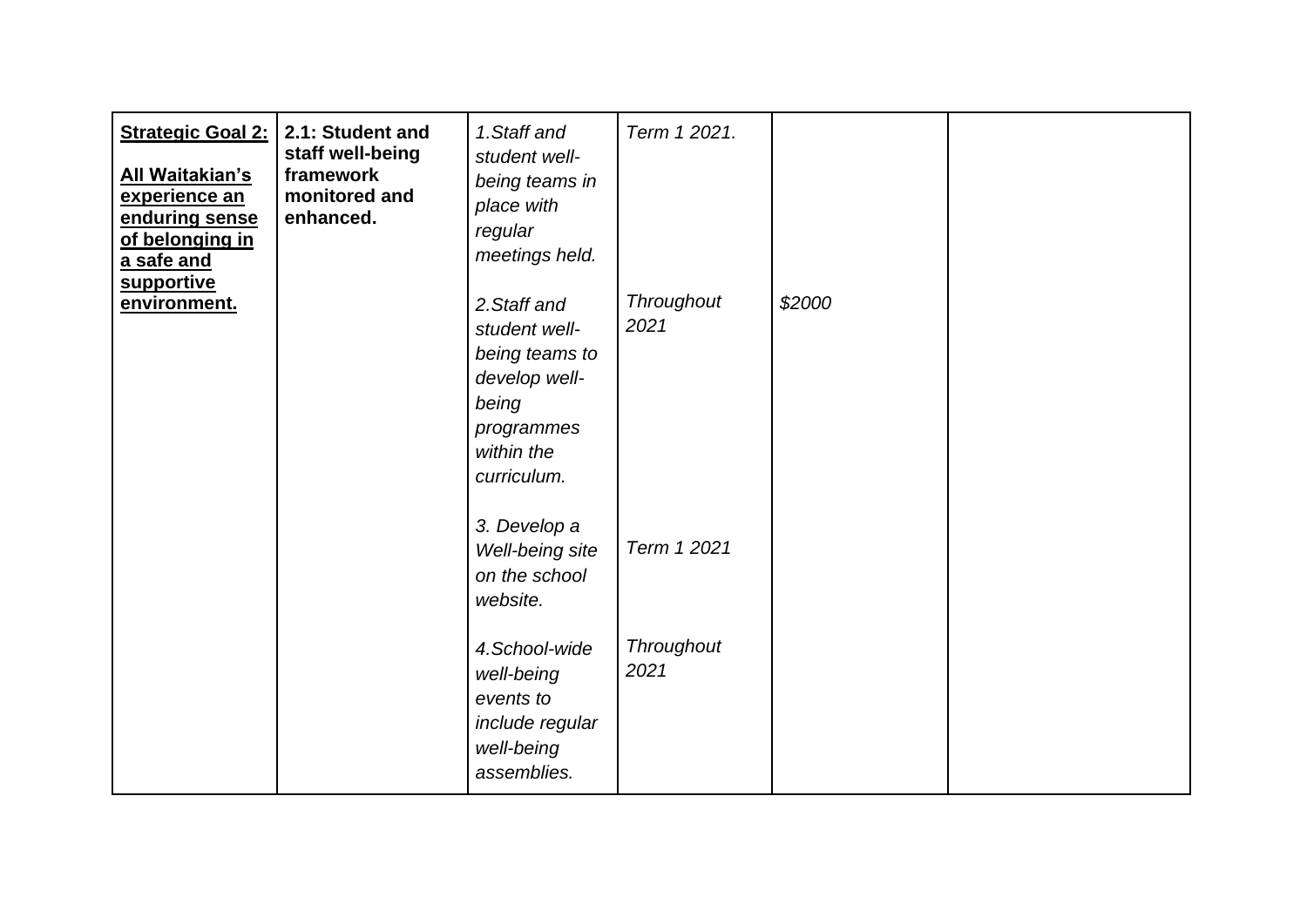|                                                                                                        | 4. Continue to<br>link student<br>well-being<br>policy to the He<br>Ara Tika<br>framework.                                 | Throughout<br>2021.    |                  |  |
|--------------------------------------------------------------------------------------------------------|----------------------------------------------------------------------------------------------------------------------------|------------------------|------------------|--|
| 2.2: Cultural<br>responsiveness is<br>implemented and<br>encouraged across<br>the school<br>community. | 1. Hui and fono<br>held inviting<br>local iwi and<br>pasifika<br>community to<br>formulate action<br>plan for the<br>year. | Early Term 1<br>2021.  | \$500            |  |
|                                                                                                        | 2.Establish<br>Pasifika and<br>Maori Advisory<br>Boards.                                                                   | Term 1 2021.           |                  |  |
|                                                                                                        | 3. Work with<br>Kaiarahi.                                                                                                  | Terms 1 and 2<br>2021. | Ministry funded. |  |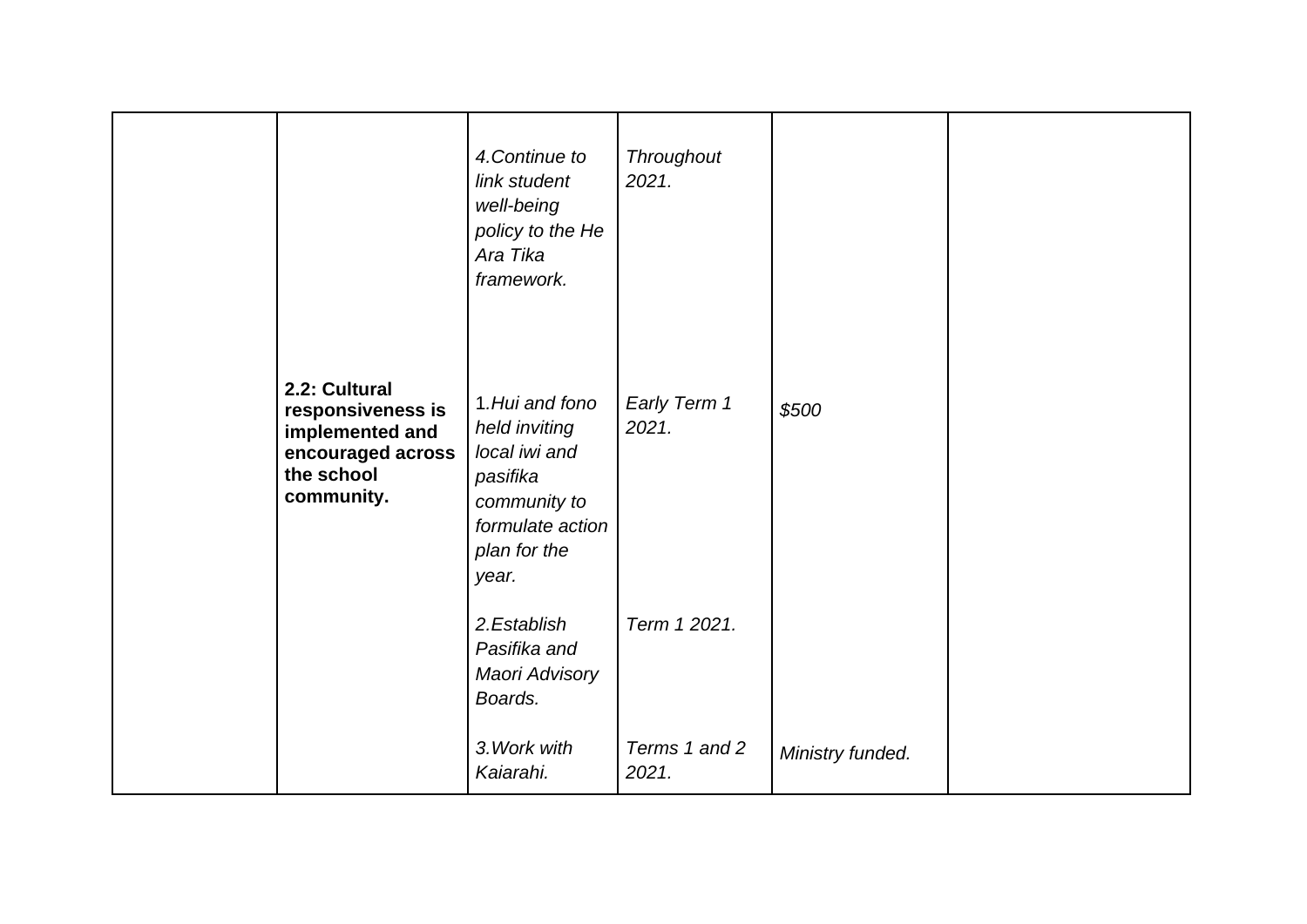|  | 4. Work with<br>Ngai Tahu to<br>develop a new<br>school haka.                   | Throughout<br>2021.        |                     |  |
|--|---------------------------------------------------------------------------------|----------------------------|---------------------|--|
|  | 5.Celebrate<br>language weeks<br>to include an<br>international<br>student day. | Appropriate<br>weeks 2021. |                     |  |
|  | 6.Provide<br>whole-staff PD<br>around cultural<br>responsiveness.               | Throughout<br>2021.        | \$1000 (Staff PLD). |  |
|  | 7. Maintain and<br>enhance<br>cultural<br>programmes.                           | Throughout<br>2021.        |                     |  |
|  | 8. Introduce<br>multi-lingual<br>signage where<br>possible.                     | Throughout<br>2021         |                     |  |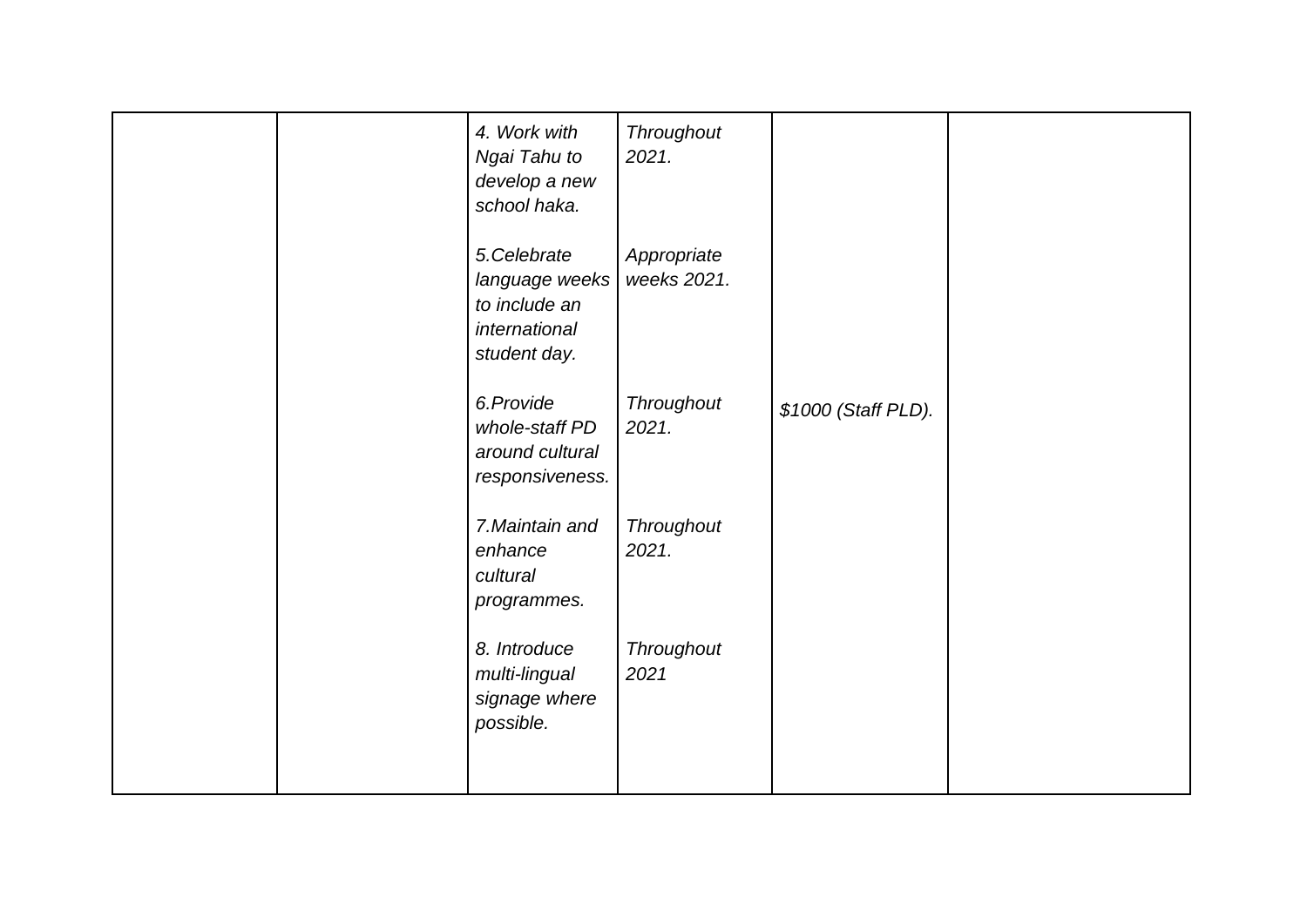| 2.3: Recognition of<br>the unique culture<br>and tradition of the<br>school is<br>monitored and<br>enhanced. | 1.Seeking<br>student voice<br>and community<br>feedback.                           | Term 1 2021.               |  |
|--------------------------------------------------------------------------------------------------------------|------------------------------------------------------------------------------------|----------------------------|--|
|                                                                                                              | 2.Development<br>of the school<br>foyer as a<br>museum area.                       | Throughout<br>2021.        |  |
|                                                                                                              | 3. Enhancing the<br>school grounds<br>and in particular<br>the 'creek<br>project'. | Throughout<br>2021.        |  |
|                                                                                                              | 4. Continuing<br>the Hall of<br><b>Memories</b><br>conservation<br>plan.           | <b>Throughout</b><br>2021. |  |
|                                                                                                              | 5. Growing the<br>Old Boys'<br>network and<br>connection to<br>the school.         | Throughout<br>2021.        |  |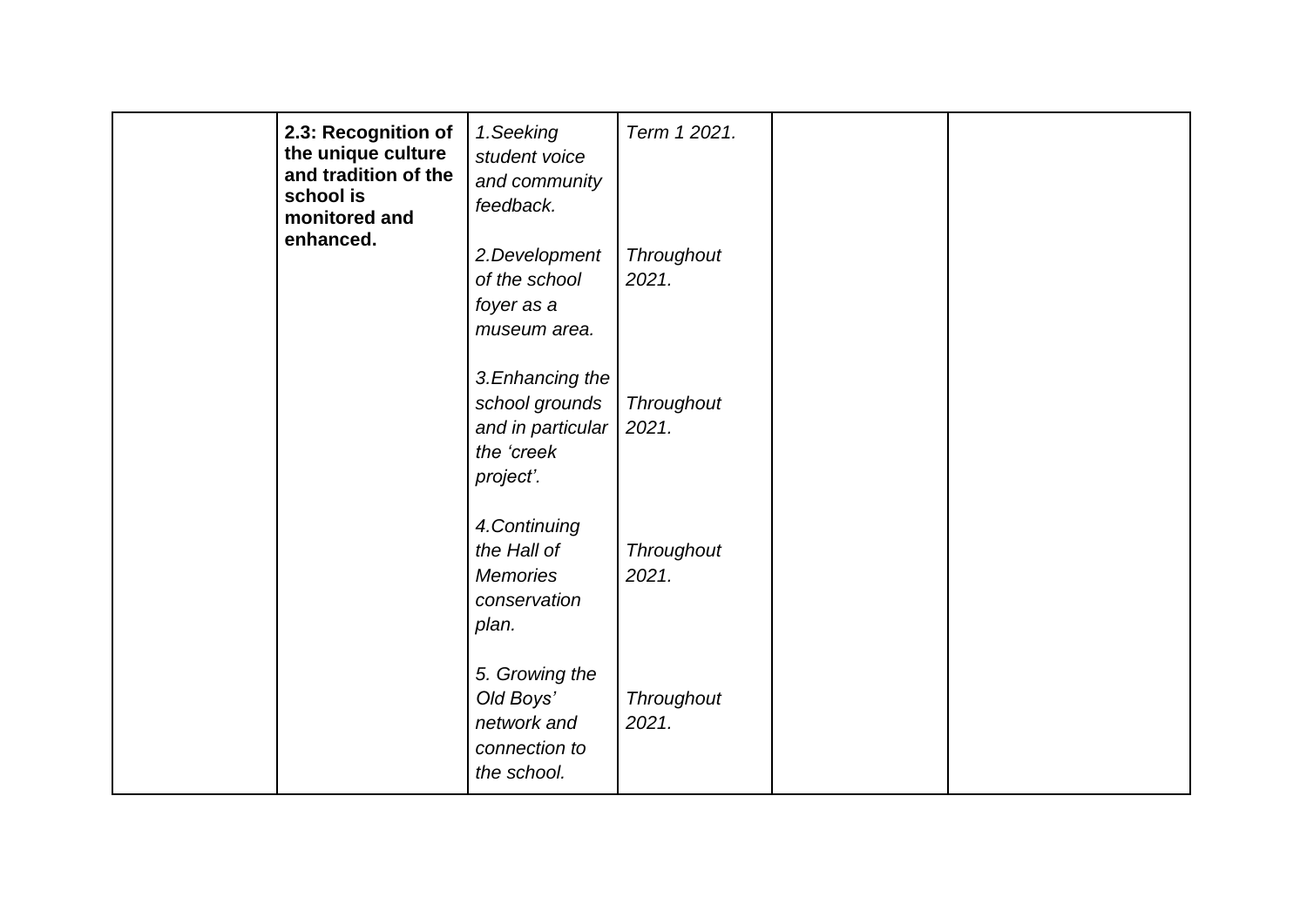| <b>Strategic Goal 3:</b><br><b>Waitaki Boys'</b><br><b>High School</b><br>builds strong<br>partnerships | 3.1: The Board of<br><b>Trustees</b><br>relationship with<br>runaka and iwi is<br>strengthened. | 1. Trustees take<br>part in a cultural<br>experience at<br>Moeraki Marae.<br>2.Board                                 | End of Term 2<br>2021.<br>Throughout | \$500 |  |
|---------------------------------------------------------------------------------------------------------|-------------------------------------------------------------------------------------------------|----------------------------------------------------------------------------------------------------------------------|--------------------------------------|-------|--|
| with our<br>community to<br>enrich and<br>sustain our                                                   |                                                                                                 | consults<br>regularly with<br>runaka and iwi.                                                                        | 2021.                                |       |  |
| school of<br>excellence.                                                                                |                                                                                                 | 3. Board creates<br>a Maori<br>advisory group.                                                                       | End of Term 1<br>2021.               |       |  |
|                                                                                                         | 3.2: The school's<br>partnership with<br>runaka and iwi is<br>strengthened.                     | 1.All staff and<br>Maori students<br>take part in a<br>cultural<br>experience at<br>Moeraki Marae.<br>2.As per 2.2.1 | End of Term 1<br>2021.               | \$500 |  |
|                                                                                                         |                                                                                                 | 3. School works<br>with local iwi to<br>progress the<br>'creek project'.                                             | <b>Throughout</b><br>2021.           |       |  |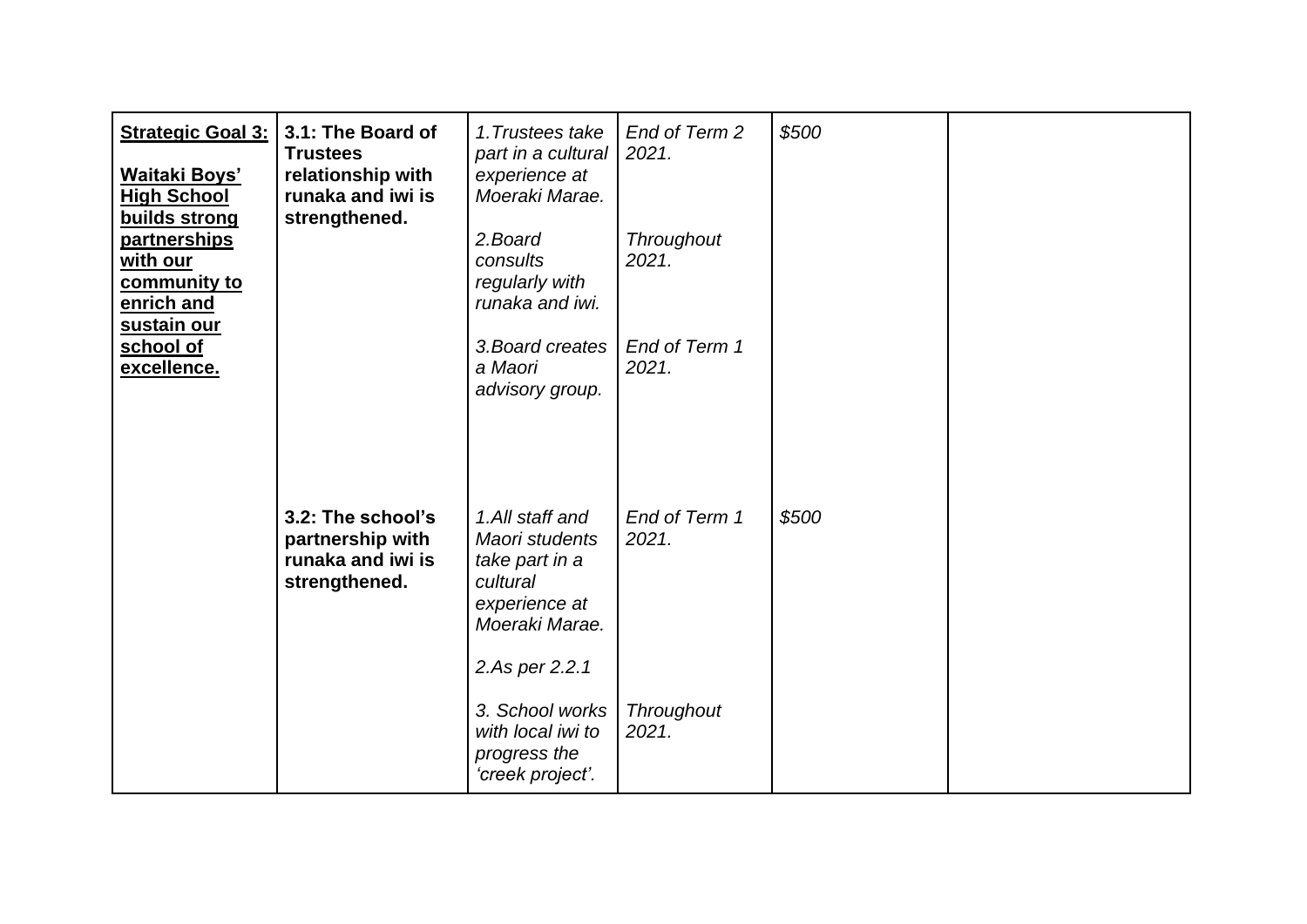|                                                                                                             | 4. School works<br>with local iwi to<br>develop a new<br>school haka.                         | Throughout<br>2021.    |                 |  |
|-------------------------------------------------------------------------------------------------------------|-----------------------------------------------------------------------------------------------|------------------------|-----------------|--|
| 3.3: The school's<br>participation and<br>contribution to the<br>kahui ako is<br>reviewed and<br>continued. | 1. Staff continue<br>working towards<br>the goals of the<br>Kahui Ako<br>achievement<br>plan. | Throughout<br>2021.    | Ministry funded |  |
| 3.4 A school<br>sustainability plan<br>is reviewed and<br>continued.                                        | 1. Prudent fiscal<br>management of<br>the school.                                             | Throughout<br>2021.    |                 |  |
|                                                                                                             | 2. Develop a 10-<br>year property<br>plan.                                                    | End of Term 1<br>2021. |                 |  |
|                                                                                                             | 3.Develop a<br>marketing plan<br>for the school<br>and hostel.                                | End of Term 1<br>2021. |                 |  |